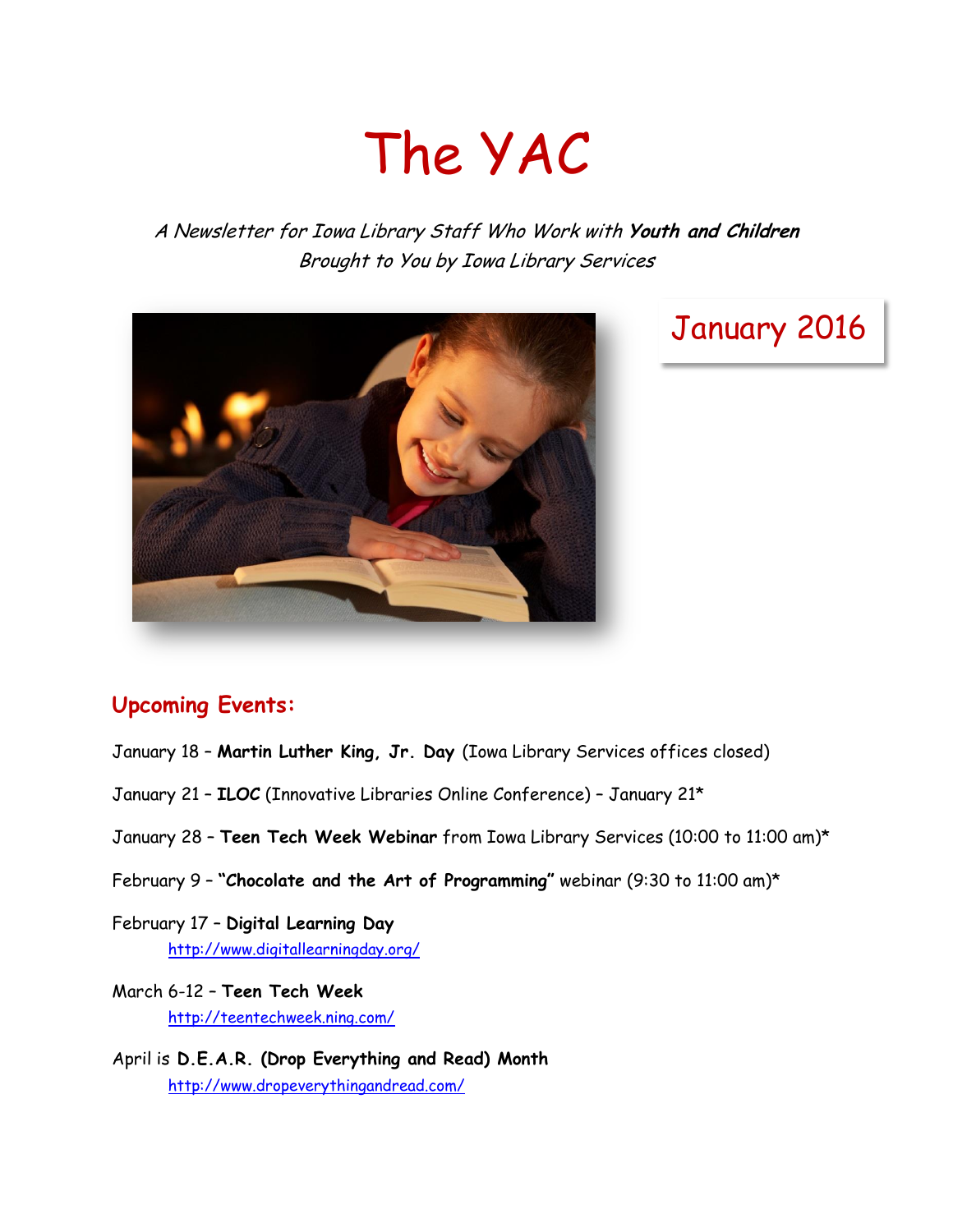#### April 10-16 **– National Library Week**

<http://www.ala.org/nlw>

April 23-30 – **Money Smart Week** [http://www.ala.org/offices/money-smart-week\)](http://www.ala.org/offices/money-smart-week)

\*See the Continuing Education Catalog at [http://www.statelibraryofiowa.org/cgi](http://www.statelibraryofiowa.org/cgi-bin/cecat/)[bin/cecat/](http://www.statelibraryofiowa.org/cgi-bin/cecat/) for registration information.

#### **Occasions for Special Displays/Program Themes in March:**

- Women's History Month & Irish American Heritage Month
- 2 Birthday of Dr. Seuss (1896)
- 5 Birthday of Mem Fox
- 6 Birthday of Chris Raschka
- 11 Birthday of Peter Sis
- 20 Birthday of Lois Lowry

#### **Occasions for Special Displays/Program Themes in April:**

- National Poetry Month
- 2 International Children's Book Day <http://www.ibby.org/1494.0.html>
- 6 Birthday of Graeme Base
- 12 Birthday of Beverly Cleary and Gary Soto

## **Planning Ahead for National Library Week**

Since 1958 libraries across the US have celebrated National Library Week during the second full week of April. This year NLW is April 10th-  $16<sup>th</sup>$  and the theme is "Libraries Transform."

Here are a few ideas for observing NLW with younger patrons:

Library Olympics: Hold a triathlon of events including locating books by call numbers drawn from a jar (you might make a large paper cone and print the call numbers on orange and yellow strips to resemble a torch); putting a stack of books in proper shelf order; and emptying the book drop -- activities that library staff do every day.

Post your own Teen Choice Award winners: Have teens submit their current favorite book titles and create a display. You might supply a form for submissions or have the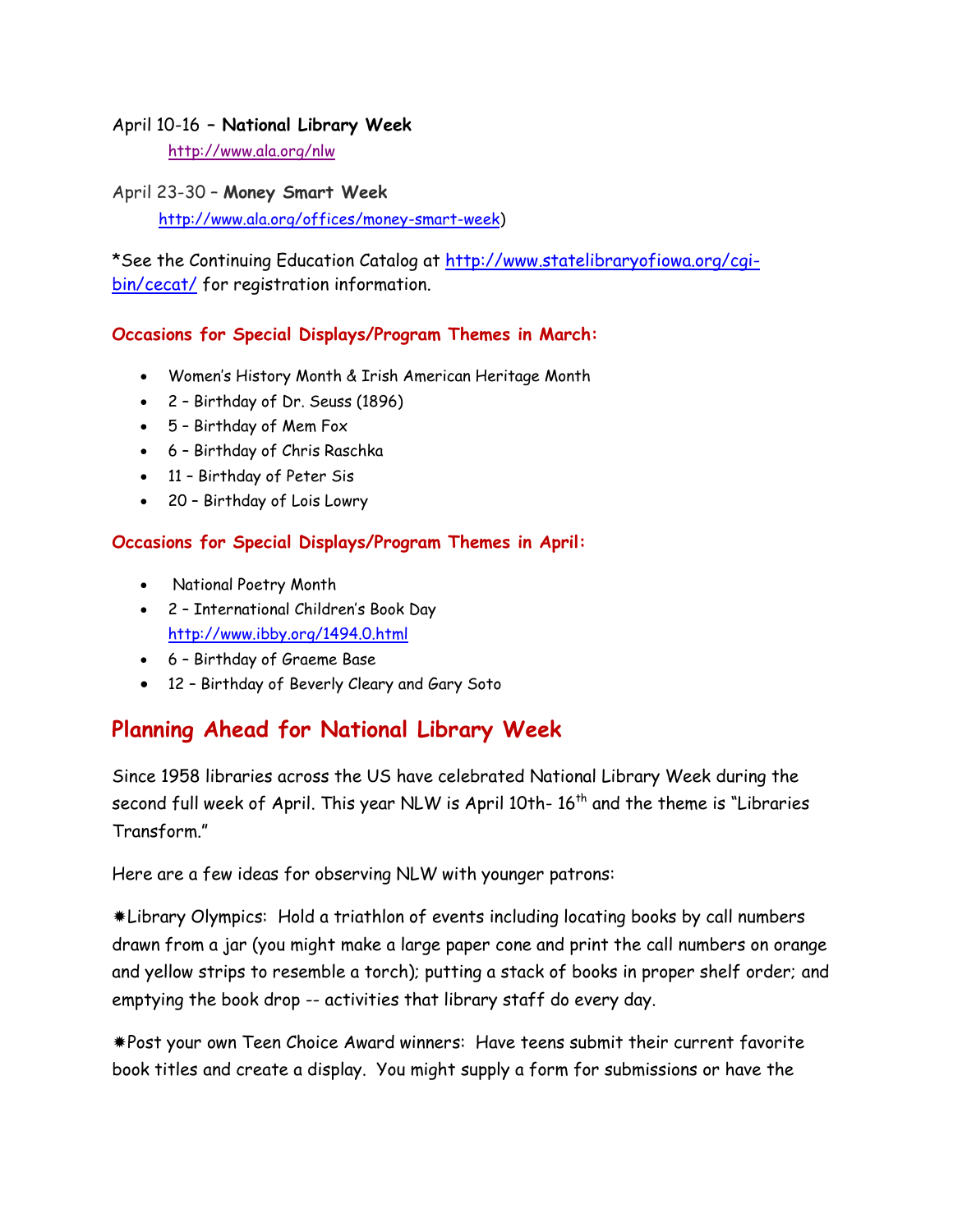teens draw their own versions of favorite book covers as entries. You might also have children and teens pose for photos with recommended books and post these on a display.

Have a Teen Open House: Invite teens to come for refreshments and to apply for a library card (if needed). Display newest YA materials and flyers for any upcoming youth events. Play a few simple games like BINGO.

The graphics for this year's theme feature caterpillars and butterflies. You can order die cut caterpillars and butterflies for decorating or crafts. Use the online form at [http://www.statelibraryofiowa.org/ld/c-d/diecuts.](http://www.statelibraryofiowa.org/ld/c-d/diecuts) Each Iowa library is provided with up to 500 die cut shapes per year at no cost.



Have children help you decorate your book drop or shelf ends with the butterfly theme.

#### **Money Smart Week for Kids**

Money Smart Week was created by the Federal Reserve Bank of Chicago in 2002, as a public awareness campaign to help consumers better manage their personal finances. Hundreds of organizations across the country work together on this event which takes place April 23 - 30, 2016. Check the website at <http://www.moneysmartweek.org/> for more information and get your younger patrons involved in Money Smart Week with some of the activities below.

\$ Renegade Buggies -- Dollar General provides a free game app called Renegade Buggies with a financial literacy base: <http://renegadebuggies.familieslearning.org/>

\$ Money as You Grow -- The President's Advisory Council on Financial Capability provides a great website (chosen by ALA as one of the best websites for kids): <http://moneyasyougrow.org/>

\$ The Mint – This website from Northwestern Mutual Life Insurance Company features sections for kids, parents and teachers:<http://www.themint.org/>

\$ Read Aloud Suggestions for Storytime: One Cent, Two Cents, Old Cent, New Cent by Bonnie Worth; The Pickle Patch Bathtub by Frances Kennedy; A Chair for My Mother by Vera B. Williams; Follow the Money by Steve Boggan; Sam and the Lucky Money by Karen Chinn; Bunny Money by Rosemary Wells.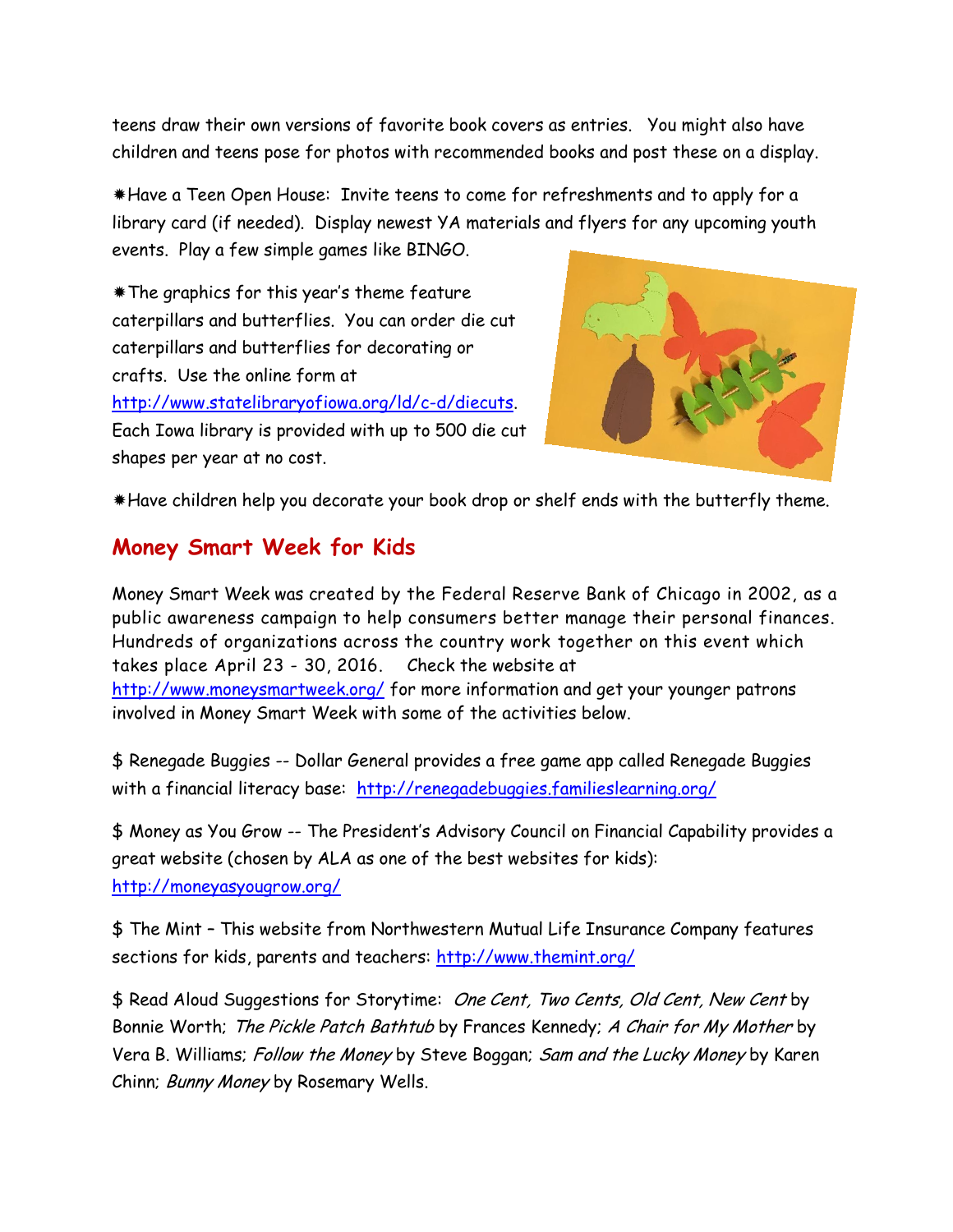\$ Play Monopoly!

\$ Make some simple dollar bill origami. (For printable play money, see [http://www.had2know.com/education/free-printable-us-play-money.html\)](http://www.had2know.com/education/free-printable-us-play-money.html).

\$ Money Smart Week Iowa is sponsoring a Kite Fest (think Ben Franklin!) – a library program for kids and parents that can be broken into two parts. First, you make kites using the kit provided (along with a little discussion on saving money/Ben Franklin/resourcefulness.) Second, you gather outdoors to fly the kites. Everything you need is in the kite kit - you only provide tape, scissors and a hole punch. TO PARTICIPATE IN THE KITE FEST, COMPLETE THIS SURVEY BY FEBRUARY 2: <https://www.surveymonkey.com/r/XZ8N5XQ>

\$ Hold a "Piggy Bank Pageant." Decorate small boxes or other recycled containers as piggy banks. Search Pinterest for "piggy bank pageant" or "piggy bank craft" to see examples.

## **Earth Day Resources**



The first Earth Day was celebrated on April 22, 1970. This is a perfect time to promote libraries as a "green" resource for the way that libraries allow communities to share books and other materials, provide "paperless" electronic resources, repurpose or recycle weeded materials, and so on. Every year I try to pick a few practical ideas for crafts and programs, so here are just a few of the many ideas you can find online for celebrating Earth Day @ your library.

**Teachers Going Green is the educational outreach program of Keep Iowa Beautiful. TGG** offers educational resources for teachers, librarians, and others who work with youth. The website includes hands-on lesson plans with ties to children's literature as well as a focus on environmental education, service learning, and community building. Explore the website for ideas to adapt for your library:<http://www.teachers-going-green.com/>

Earth Day Games for Kids: [http://mylifeandkids.com/22-awesome-earth-day-games-for](http://mylifeandkids.com/22-awesome-earth-day-games-for-kids/)[kids/](http://mylifeandkids.com/22-awesome-earth-day-games-for-kids/)

The Art of Being Green: Gather used materials to create "found art" projects. Of course, the simplest projects would involve paper and cardboard from weeded books, junk mail, cereal boxes, etc. These should be free-style and creative, but you might want to pick a theme like "Save Our Planet" to have a starting point. See <http://amodernfable.blogspot.com/2012/06/cardboard-love.html> and <http://tinkerlab.com/recycled-art-sculpture-mystery-box-challenge/> for inspiration.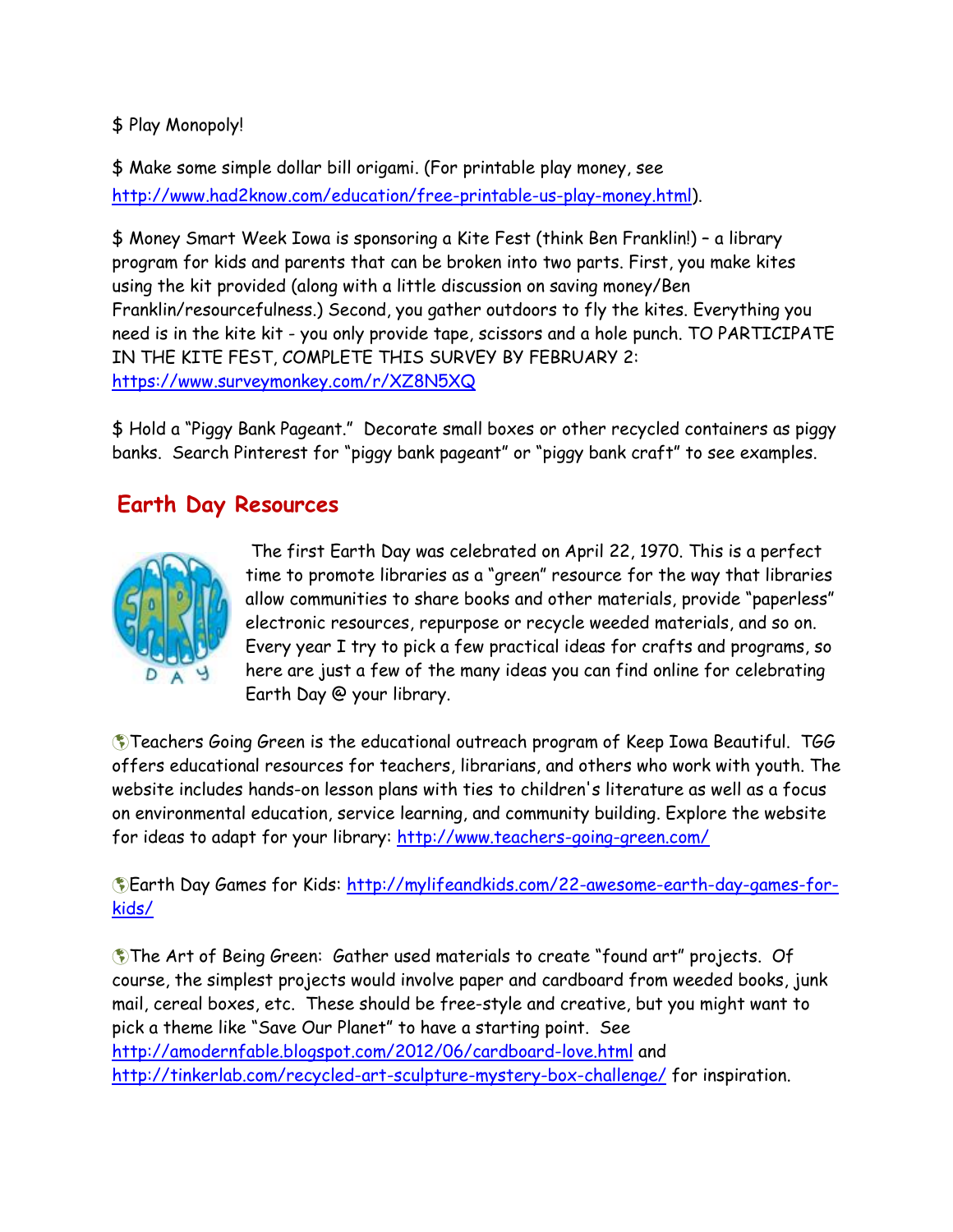Make book bags from old t-shirts following directions posted at <http://findinghomefarms.com/10-minute-ideas-t-shirt-flea-market-bag/> or [http://simplyshellie.com/no-sew-grocery-bag-tutorial.](http://simplyshellie.com/no-sew-grocery-bag-tutorial)

Make fairy houses out of milk jugs:

<http://recycledawblog.blogspot.com/2013/04/recycled-soda-bottle-fairy-houses.html> (Make them as simple or complex as you wish, but adult help would be required for cutting the plastic.)

**Wake easy paper "globes:" Cut 6" x**  $\frac{3}{4}$ **" strips from weeded books or junk mail (most)** magazine pages are too thin). Choose primarily earth colors (blue, green, brown). Punch holes at each end and use a brad to secure ends. I added a 1" circle to each end.



# **Early Learning Language and Literacy Series Launched**

The Preschool Development Grant Technical Assistance Program has created a free series about language and literacy development designed for those who work with young children, birth to five. Each module includes PowerPoint slides, handouts, activities, and readings. Several of these modules are especially useful for library storytime planning. See: <https://pdg.grads360.org/#program/early-learning-language-and-literacy-series>

#### **What's Goin' On?**

•During winter months, Sioux Center Public Library offers **"Pop Up Play Days"** for 0-5 year olds accompanied by a caregiver. Patrons are invited to drop in and play with toys and games. See [http://siouxcenterlibrary.org/library\\_program/pop-up-play-day/](http://siouxcenterlibrary.org/library_program/pop-up-play-day/) for more info.